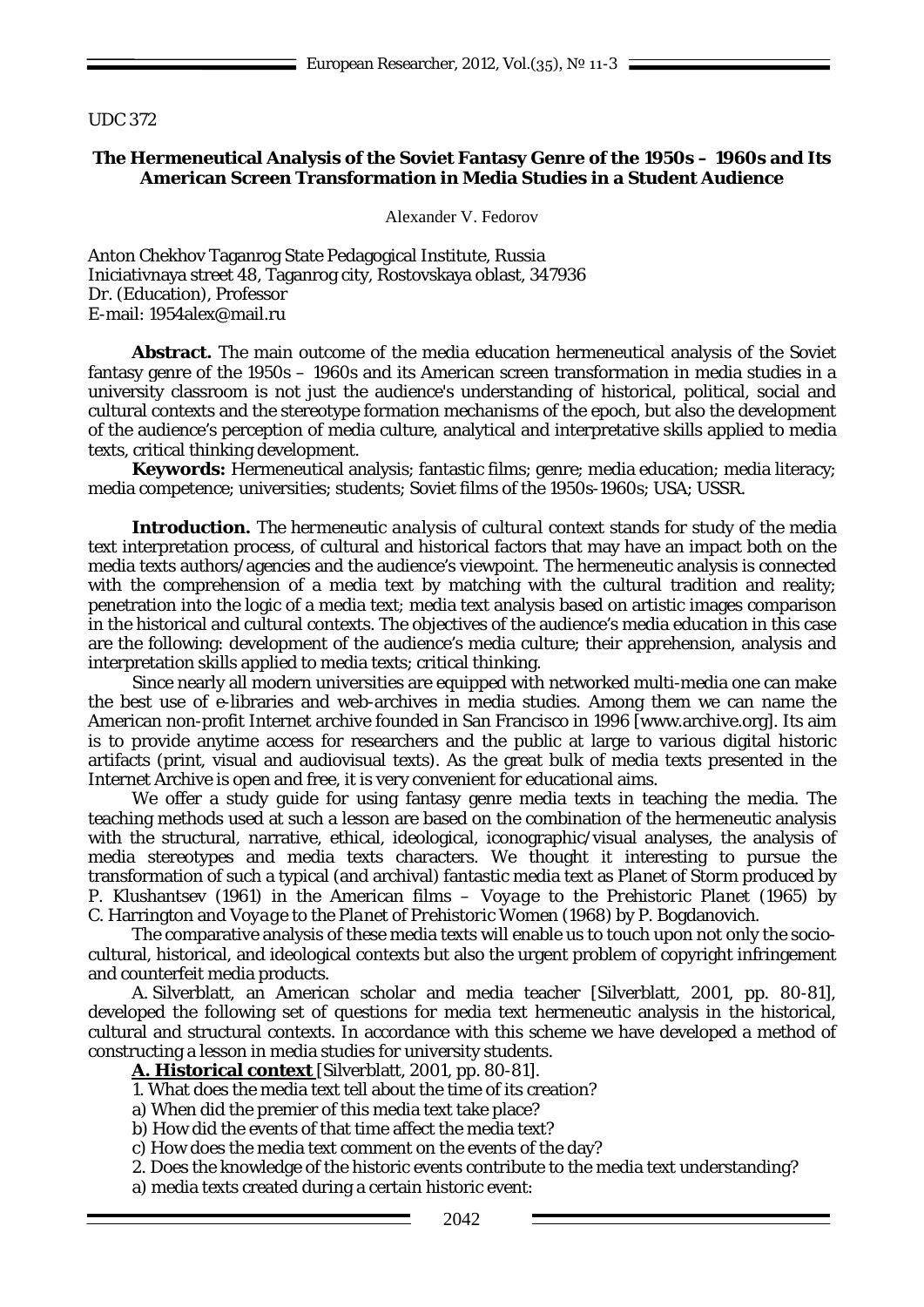European Researcher, 2012, Vol.  $(35)$ , N<sup>o</sup> 11-3

- What events occurred when the media text was being created?

- How does the understanding of these events contribute to our understanding of the media text?

- What are genuine historical allusions?

- Are there any historical references in the media text?

- How does the understanding of these historical references affect our understanding of the media text?

P. Klushantsev's *Planet of Storms* was produced in the age when the topic of space was extremely popular thought the world. Hence arose scores of fantastic novels, stories, strip cartoons, sci-fi films about faraway planets, intergalactic flights and extraterrestrial civilizations. It was connected not only with the definite progress in space exploration (in the late 1950s the first Earth satellites were launched, some of them with animals on board) but also with a stiff competition between the two antagonistic state systems – the USSR and the USA – both in the world domination and space leadership.

A year before the shooting of the film *Planet of Storms* – on May 1st of 1960, a spy plane of the American pilot F.G. Powers was shot down in the USSR airspace. On April 8, 1961, the then leader of the USSR N.S. Khrushchev sent a note of protest to the USA President J. Kennedy concerning the anti-Castro landing of troops in Cuba. On August 13, 1961, the Kremlin ordered to begin the building of the infamous Berlin Wall. In 1962 (the year of the beginning of successful distribution of *Planet of Storms*) the USSR started the deployment of missiles in Cuba, and in response to this the USA declared a blockade of the island. That led to the politically tense Cuban Missile Crisis which forced the USSR to withdraw the rackets from Cuba in exchange for the promise of the USA to abandon the occupation of the 'Liberty Island'. And namely in the year when the film *Planet of Storms* (1961) was produced – the Soviet Union triumphantly took the lead over the USA on 12 April – for the first time in the world history a ship with a man on board (it was Yuri Gagarin) was put into orbit. Americans managed to launch a spaceship with their astronaut (A. Shepard) only on 5 May of 1961. On 6-7 August of 1961 G. Titov became the second Soviet cosmonaut to fly in space. In 1962 (the year when the film *Planet of Storms* was released) 5 more people flew into the outer space.

It goes without saying that the political developments of that period could not fail to influence the plot of the media text. As the story unfolds, the crew of the first starship was joint  $-$  a Soviet astronaut lands on the surface of Venus together with an American colleague and his robot. The authors' of the film *Planet of Storms* never intended to depict the American character as a greedy and malicious product of the capitalist world: Prof. Kern was presented as a pragmatic person who did not believe (at first) in friendship, but generally as a likable character. That is why we would not insist that the incident with F.G. Powers or the Cuban events affected *Planet of Storms* directly. Most likely, the film of P. Klushantsev and his scriptwriter – A. Kazantsev – the author of numerous sci-fi novels, was a sort of commentary to the general political and sociocultural context of the late 1950s – early 1960s in the framework of the so-called 'peaceful coexistence' of the two ideologically irreconcilable systems that was officially proclaimed by the USSR. On the tide of the USSR's space advancement *Planet of Storms* was bought by dozens of countries including the USA. As regards the re-edited version of *Planet of Storms* which was shown in the USA under the title *Voyage to the Prehistoric Planet* (1965) it got to the transatlantic screens in the different epoch – after the US President J. Kennedy was killed (November 24<sup>th</sup>, 1963) and before (since August 2<sup>nd</sup>, 1964) America began the interminable war in Vietnam...

By that time the first woman – V. Tereshkova (1963) and about a dozen of Soviet and American cosmo/astronauts had already been in the outer space. The relations between the USSR and the USA were far from optimistic, and numerous American outer-space flights had already smoothed the initial shock caused by the Soviet priority in astronautics. That is why it does not seem surprising that the authors of the re-edited version of *Planet of Storms* – film director Curtis Harrington (mentioned in the credit line under the pseudonym of John Sebastian) and producer Roger Korman – by simple renaming and dubbing-in into English transmuted all the characters of the film *Voyage to the Prehistoric Planet* into people of the Western world. No Russians: only Americans plus a Frenchman and a German. G. Zhyonov, Y. Sarantsev, G. Teykh, G.Vernov were mentioned in the credits under Americanized pseudonyms so that American spectators might not guess that the movie used to be Soviet.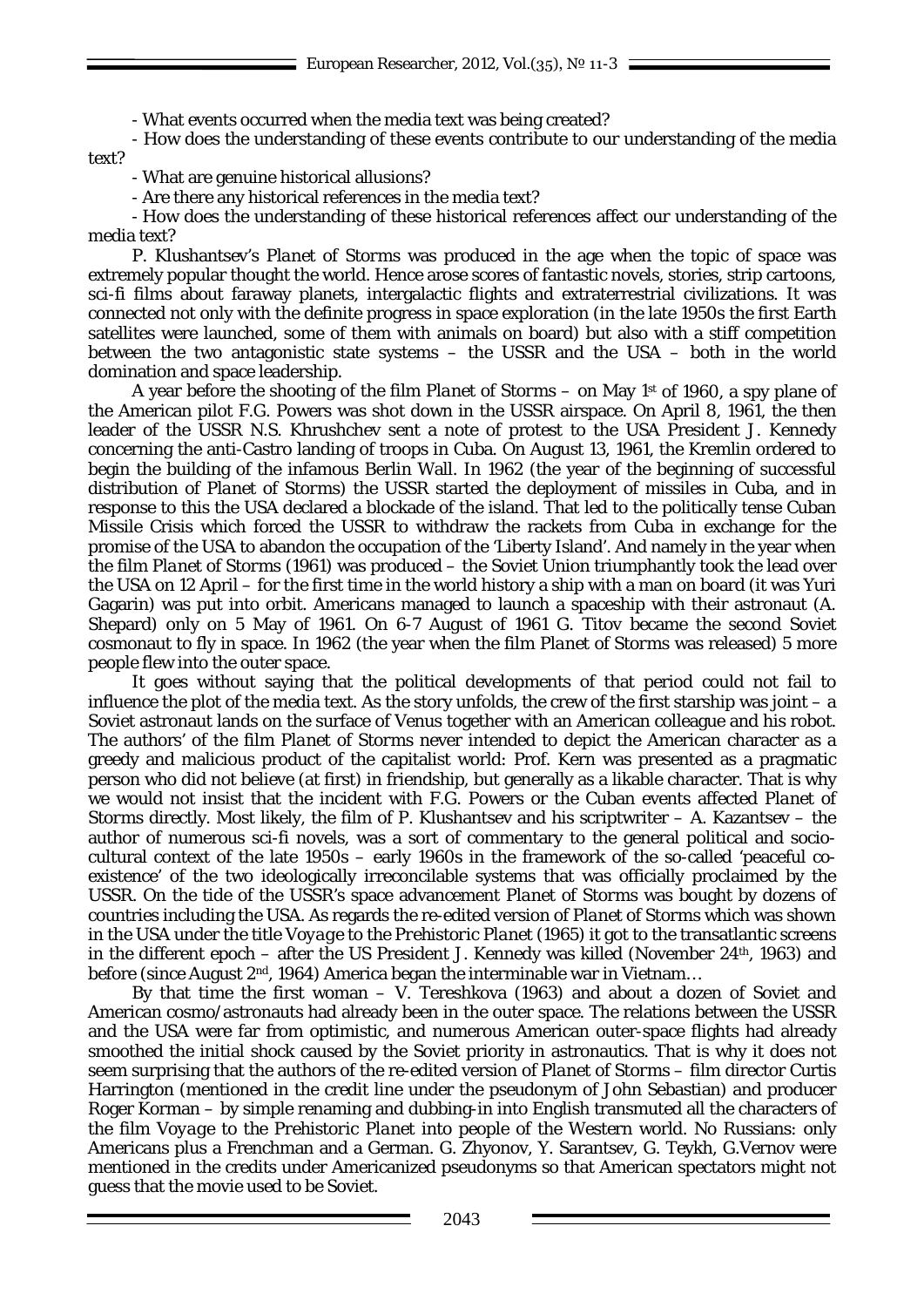However, they went behind renaming and dubbing-in and removed direct visual hints at the Soviet origin of the movie by re-editing, though some of such clues nevertheless remained in the film (for example, the Russian inscription 'Sirius' on the cassette recorder), they also cut some episodes that made the action slow (such remarks as: 'We assure the Soviet government, our communist party, all Soviet people that we shall justify the trust…'). And, contrariwise, the American authors added some new episodes (the scenes with an orbiting station 'borrowed' from another Soviet sci-fi film – *The Heavens Call* (1959) and the scenes shot in addition at R. Korman's studio now with true American actors involved). It is hard to tell why the American cinematographers disliked K. Ignatova acting as astronaut Masha. But in the American version of 1965 American actress F. Domergue replaced her and played a similar part of American Marsha Evans instead of Russian Masha.

As a result, the American spectators of 1965 saw the 'American' movie *Voyage to the Prehistoric Planet* about the 'American' flight to Venus.

However, *Voyage to the Prehistoric Planet* (1965) was not a big hitter and, apparently, discouraged the producers. In 1968, Roger Korman made a decision about remaking (of C. Harrington's version this time), having entrusted this mission to American film critic Peter Bogdanovich who was popular then. As the majority of his colleagues, critic Bogdanovich could not brag of million incomes, that is why he willingly accepted R. Korman's modest offer of \$6000…

P. Bogdanovich did not only remove the elements prolonging the movie (in particular, the byplot of Masha/Marsha was completely cut) and re-edited it but also added (under the pseudonym Derek Thomas) several huge 'Venusian' scenes to the movie involving some sex-appealing females. That is why the movies deservedly got the enticing title *Voyage to the Planet of Prehistoric Women* (1968).

P. Bogdanovich's version appeared on transatlantic screens a year prior to the American landing on the Moon (though after 1965 another dozen of earthmen flew to space), but almost simultaneously with the invasion of the Soviet troops into Czechoslovakia that nearly returned the relations between the USSR and the USA to the level of the Cuban Missile Crisis*.* It is quite logical that in this situation the characters of *Voyage to the Planet of Prehistoric Women* kept on having western names and speaking English.

As for the general reason why Americans had an opportunity to alter *Planet of Storms* as they wished, it was quite simple – before 1973 the USSR persistently rejected to sign the Berne Convention for the Protection of Literary and Artistic Works. That is why the people who purchased Soviet artistic products could use them at their option. On the other hand, the Kremlin enjoyed the same right before 1973. Though western films did not contain additional scenes they were frequently re-edited, cut and mutilated in the Soviet Union.

**B. Cultural Context** [Silverblatt, 2001, pp. 80-81].

1. Media and popular culture: How does the media text reflect, strengthen, suggest or create cultural: a) relations, b) values, c) conduct, d) concern; e) myths.

Depending on the analysis of the chosen media texts in the course of debate students can come to a conclusion that *Planet of Storms* (though within the conventional framework of the fantastic genre) aimed to mirror the relations, values and conduct of Soviet characters taken from the so-called 'code of communism builders'. Whereas C. Harrington's and P. Bogdanovich's versions represented everything in the pragmatic context promoting at the same time the team spirit. In addition, P. Bogdanovich's version presented the mythology of existence of extraterrestrial civilizations more brightly and obviously (with an accent on mysticism). And, certainly, in every case the authors were concerned about a hypothetical problem of crash of various worlds.

2. Outlook: What world is shown in the media text? [Silverblatt, 2001, pp. 80-81].

When answering the question of the 'cultural context' section the students can be offered to fill in Table 1: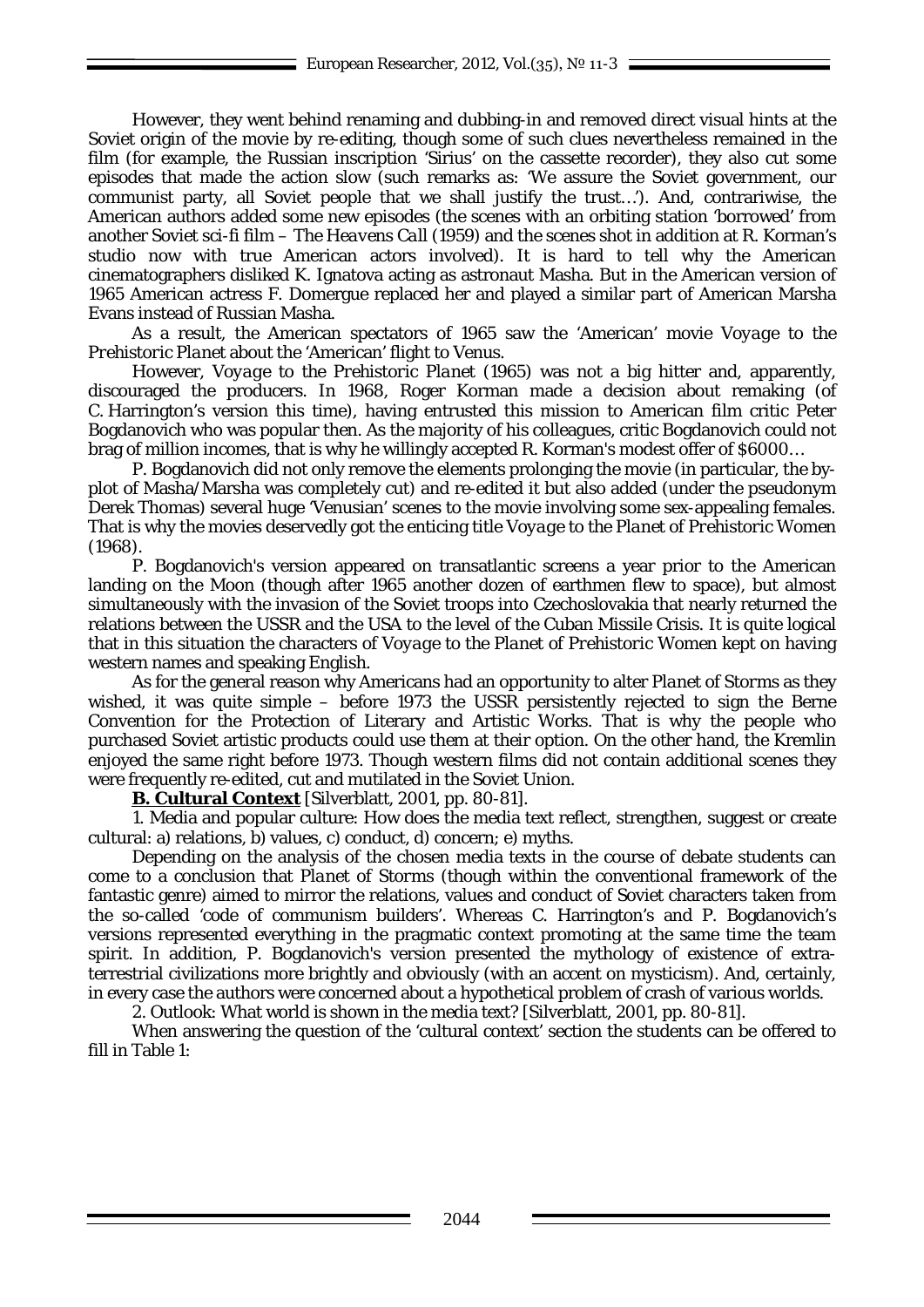**Table 1.** Philosophy and Outlook of the World Pictured in Media Texts of the Soviet Film Fantasy of the 1950s – 1960s and Its American Screen Transformation

| <b>Key questions to</b><br>media texts                                                                                                                                   | <b>Planet of Storms</b><br>(1961)                                                                                                                                                                                                             | Voyage to the<br><b>Prehistoric Planet</b><br>(1965)                                                                                                                                                                         | Voyage to the Planet of<br>Prehistoric Women<br>(1968)                                                                                                                                                                 |
|--------------------------------------------------------------------------------------------------------------------------------------------------------------------------|-----------------------------------------------------------------------------------------------------------------------------------------------------------------------------------------------------------------------------------------------|------------------------------------------------------------------------------------------------------------------------------------------------------------------------------------------------------------------------------|------------------------------------------------------------------------------------------------------------------------------------------------------------------------------------------------------------------------|
| What is the ideology<br>of this world?                                                                                                                                   | Communist<br>'peaceful' ideology<br>(USSR, Soviet<br>characters)<br>Pragmatic<br>philosophy<br>(American<br>characters)                                                                                                                       | Pragmatic ideology                                                                                                                                                                                                           | Pragmatic ideology                                                                                                                                                                                                     |
| <b>What outlook does</b><br>this world represent<br>- optimistic or<br>pessimistic?                                                                                      | Optimistic                                                                                                                                                                                                                                    | Optimistic                                                                                                                                                                                                                   | Optimistic                                                                                                                                                                                                             |
| <b>What is the</b><br>hierarchy of values<br>in this outlook?<br><b>What values can be</b><br>found in the media<br>text?                                                | Patriotism-<br>communist values -<br>friendship-<br>professionalism-<br>science - family                                                                                                                                                      | Pragmatism-<br>professionalism-<br>science - family                                                                                                                                                                          | Pragmatism-<br>professionalism-<br>$science - family$                                                                                                                                                                  |
| <b>What does it mean</b><br>to be a success in<br>this world? How<br>does a person<br>succeed in this<br>world? What kind of<br>behavior is<br>rewarded in the<br>world? | It means to be a<br>patriot, a skillful and<br>courageous explorer<br>of the cosmos, a true<br>friend and a family<br>man.<br>All the characters<br>without exclusion are<br>stereotypic; their<br>individual traits are<br>feebly presented. | It means to be a<br>skillful and<br>courageous explorer<br>of the outer space, a<br>good professional.<br>All the characters<br>without exclusion<br>are stereotypic;<br>their individual<br>traits are feebly<br>presented. | It means to be a skillful<br>and courageous explorer<br>of the outer space, a<br>good professional.<br>All the characters<br>without exclusion are<br>stereotypic; their<br>individual traits are<br>feebly presented. |
| Are there any<br>supernatural<br>phenomena in this<br>world?                                                                                                             | Yes                                                                                                                                                                                                                                           | Yes                                                                                                                                                                                                                          | Yes                                                                                                                                                                                                                    |

Table 2 will enable the students to better analyze the typology of the characters of the media texts and justify their answers.

**Table 2.** Typology of Media Texts Characters of the Soviet Film Fantasy of the 1950s – 1960s and Its American Screen Transformation

|                      | <b>Gender signs</b> | Male and female characters                                            |
|----------------------|---------------------|-----------------------------------------------------------------------|
| $\bullet$            | <b>Age of the</b>   | 25-50 years of age (men), 25-30 years of age (women)                  |
|                      | character           |                                                                       |
|                      | <b>Race of the</b>  | White                                                                 |
| <b>category</b><br>Ë | <i>character</i>    |                                                                       |
|                      | Appearance,         | Earth's male characters, as a rule, strong-built, dressed in costumes |
| Desc<br>the          | <i>clothing,</i>    | of cosmo/astronauts, people at the space station are dressed in       |
|                      | constitution of     | traditional civilian clothes. Shapely Venus female inhabitants are    |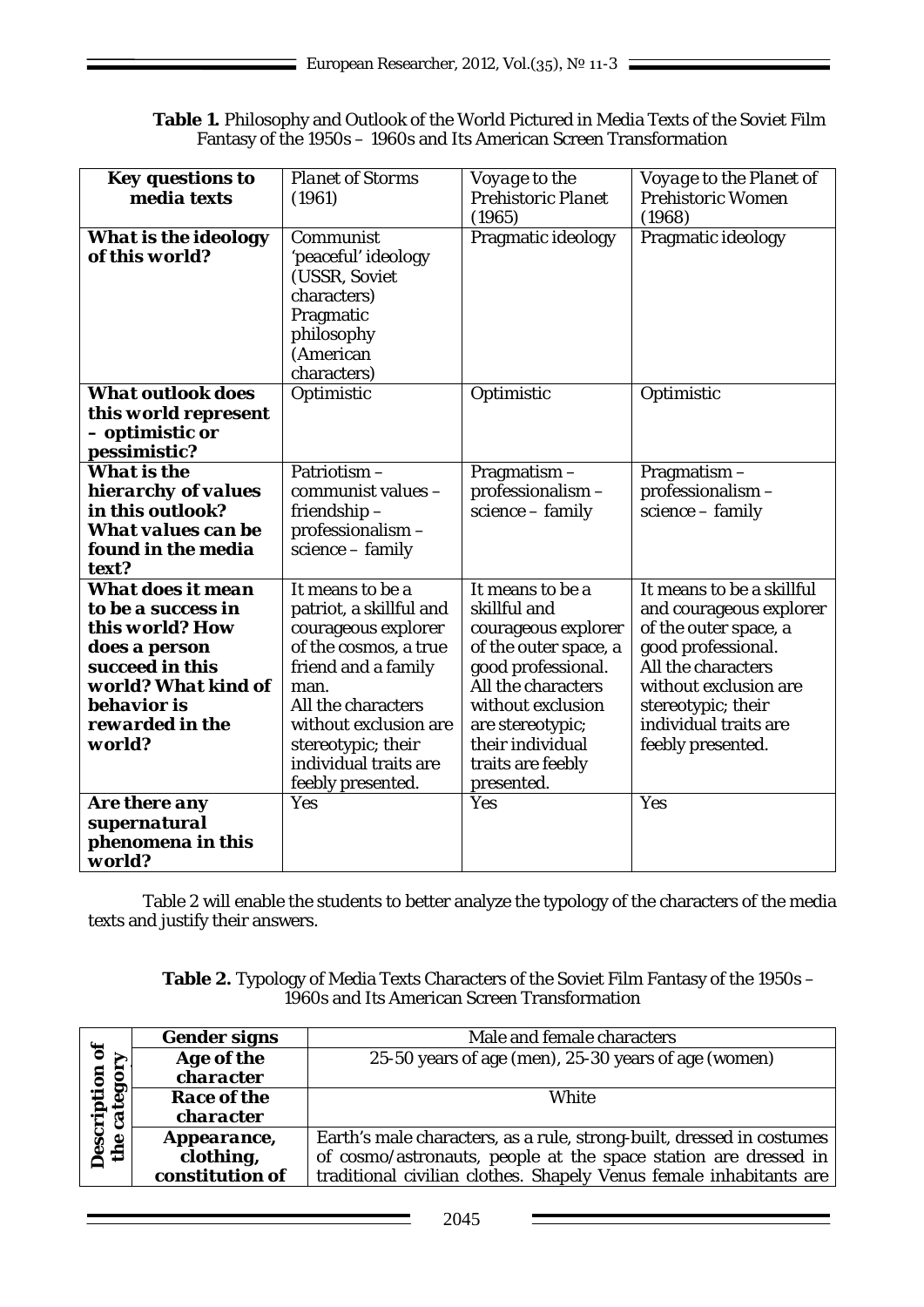| the character          | dressed in something resembling swimsuits made of marine shells        |  |
|------------------------|------------------------------------------------------------------------|--|
|                        | and fall trousers. The only woman-astronaut looks quite ordinary in    |  |
|                        | outward appearance.                                                    |  |
| <b>Educational</b>     | The earthmen, apparently, have higher education. The Venus             |  |
| level,                 | females - spontaneous.                                                 |  |
| occupation of          |                                                                        |  |
| the character          |                                                                        |  |
| <b>Marital status</b>  | The earth dwellers are married or single. The Venus females,           |  |
| of the character       | apparently, do not need men                                            |  |
| <b>Social position</b> | The earth dwellers are astronauts, research scientists. The Venus      |  |
| of the character       | females seem to live in the primitive-communal system.                 |  |
| <b>Character</b>       | Strength, inventiveness, energy, optimism, boldness, purposefulness    |  |
| traits                 | (earth characters). Beauty, purposefulness, mystical capabilities,     |  |
|                        | vindictiveness, religiosity (Venus characters)                         |  |
| <b>Value system</b>    | Patriotic, communist values (Soviet characters), pragmatic,            |  |
| <i>(ideological,</i>   | bourgeois values (western characters), religious values (Venus         |  |
| religious, etc.)       | characters).                                                           |  |
| of the character       |                                                                        |  |
| <b>Acts of the</b>     | Acts of the characters depend on the development of the media text     |  |
| character,             | plot. Right after the landing on Venus the earth characters            |  |
| his/her                | demonstrate their best professional qualities.                         |  |
| methods of the         | The Venus characters show their ability to cause spontaneous           |  |
| <b>conflict</b>        | storms trying to resolve the conflict with the aliens who killed their |  |
| resolution             | god (pterodactyl) with their help.                                     |  |

It is also possible to use the iconographical analysis of a typical scene of media texts by means of Table 3.

**Table 3.** Typical Iconographical Scene Codes in Media Texts of the 1950s – 1960s and Their American Screen Transformation

| <b>Conventional</b><br>codes of a typical<br>scene in<br>media texts | Visual characteristics of these codes manifested in media texts                                     |  |
|----------------------------------------------------------------------|-----------------------------------------------------------------------------------------------------|--|
|                                                                      | <b>Habitat of characte</b> They show only the characters' habitat in the space – at the station and |  |
|                                                                      | on shipboard: control cabins with panel boards, compartments, mess                                  |  |
|                                                                      | rooms, berths. Everything corresponds to the technology of the 1960s                                |  |
|                                                                      | though the action takes place in the distant future.                                                |  |
| <b>Space stations and</b>                                            | Outwardly they look rather ingenious, especially the space stations (there                          |  |
| rockets                                                              | is a version that S. Kubrick used this design in his fantastic film 2001: A                         |  |
|                                                                      | Space Odyssey, 1969).                                                                               |  |
| <b>Venus</b>                                                         | Something resembling a petrous semi-desert with fleshy plants like                                  |  |
|                                                                      | cactuses, with dinosaurs of various sizes, the sea, gross vegetation and                            |  |
|                                                                      | manifold underwater world. In P. Bogdanovich's version Venus is                                     |  |
|                                                                      | populated by half-naked sex-appealing blond sirens that use telepathic                              |  |
|                                                                      | communication and mystical faculty.                                                                 |  |

In the last decade the activities of media teachers of different countries are being consolidated due to the usage of the generalized scheme of key concepts of media education given below (Table 4) which is based on the works of C. Bazalgette, [Bazalgette, 1995, p. 48], J. Bowker [Bowker, 1991] and A. Hart [Hart, 1997, p. 202]: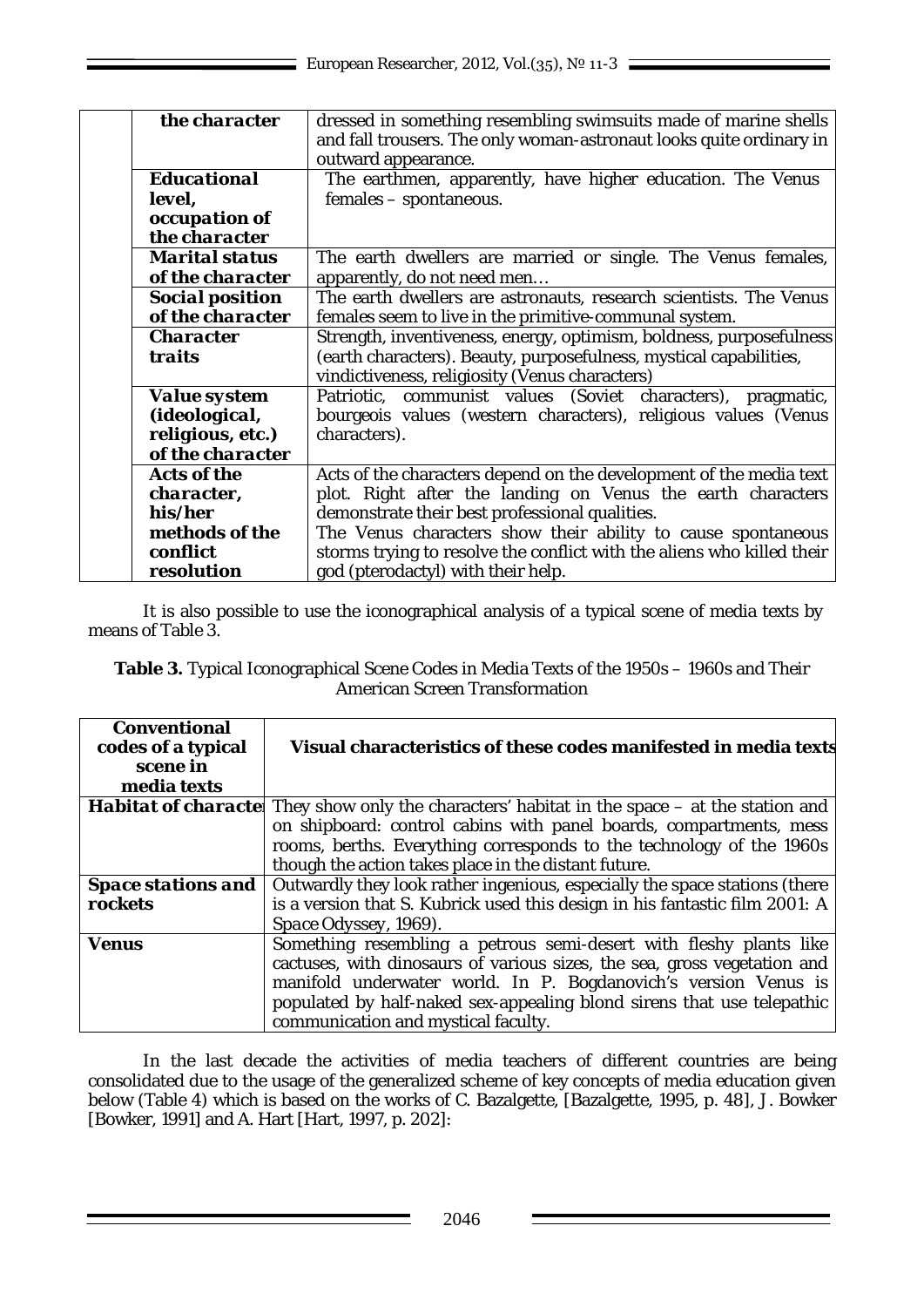|                  | $No$ Kew question:                                                   | <b>Key concepts of media education</b> |
|------------------|----------------------------------------------------------------------|----------------------------------------|
|                  | Who is communicating what and why?                                   | <b>Media Agencies</b>                  |
| $\boldsymbol{2}$ | What type of text is it?                                             | <b>Media Categories</b>                |
| 3                | How is the text produced?                                            | <b>Media Technologies</b>              |
| 4                | How do we know what the text means?                                  | <b>Media Languages</b>                 |
| $5\overline{)}$  | How does the text present its subject?                               | <b>Media Representations</b>           |
| 6                | Who receives the text, and what sense do they make   Media Audiences |                                        |
|                  | of it?                                                               |                                        |

**Table 4.** Key Concepts of Media Education

As a result, depending on these key concepts and the viewed and studied material students can build a generalized structure of stereotypes characteristic of the Soviet film fantasy of the 1950s – 1960s and its American screen transformation.

#### *The Stereotypes Structure of the Soviet Film Fantasy of the 1950s – 1960s and Its American Screen Transformation*

*Historical period, scene, genre: relatively far future, the USSR, the USA, Venus. Genre: space sci-fi adventure film. Thematic examples: 'Planet of Storms' (1961), 'Voyage to the Prehistoric Planet' (1965), 'Voyage to the Planet of Prehistoric Women' (1968).*

*Setting, household objects: functional habitat and household objects of the earthmen, unitized structure of the space objects – bases, cabins and compartments of space crafts. The Venus dwellers have no possessions. They are environed by fleshy plants resembling cactuses, dinosaurs of various sizes, the sea (the underwater world of Venus is rather manifold).*

*Representation of reality: life of the earthmen (predominantly, astronauts) is shown, as a rule, relatively verisimilarly and always positively. The Venus dwellers are every time presented with some mystical gauze (visual and musical). Venusian dinosaurs and the carnivorous flower behave rather aggressively and incessantly attack the astronauts.*

*Characters, their values, ideas, morality, clothing, constitution, lexicon, mime, gestures: among the earth dwellers there are no negative characters but their values depend on whether it is a Soviet film ('Planet of Storms') or its American versions. In the Soviet version USSR astronauts propagate communist values and friendly mutual assistance; in the American ones the western astronauts are pragmatists to the backbone. The American professor from 'Planet of Storms' is at first an earnest and consistent pragmatist but after the Russians pull him out of the fire he begins to value the significance of friendship and mutual assistance. The Venusian females in P. Bogdanovich's version have mystical and religious values.*

*The male characters, as a rule, have a strong constitution and are dressed in space costumes and are presented in the positive way: they are purposeful, active scientists and explorers with a commercial lexicon, restrained gestures and facial expressions. Certainly, the characters of the personages are given only in outline, in all the cases without any penetration into their psychology. All the characters speak (for the convenience of the target language audience) either only Russian or only English. However, in the American versions the astronaut who became a Frenchman pronounces the word voilà.*

*A special character – "crazy robot 'Iron John' is the envy of Hollywood cinematographers (a real articulated robot actually plays in the film – you won't meet anything like that even in American movies of the 1940s-1960s!" [Kharitonov, 2003].*

*Significant change in the plot of the media text and the characters' life: the earthmen land on the surface of Venus after a preliminary preparation and discussing their action plan.*

*Incipient problem: because of the aliens attacks (dinosaurs and the carnivorous flower), volcanic eruptions the lives of the positive characters are under the threat.*

*Search for solutions to the problem: a struggle of the positive characters with aggressive alien creatures and the elements (with the help of the robot and go-anywhere vehicle and without).*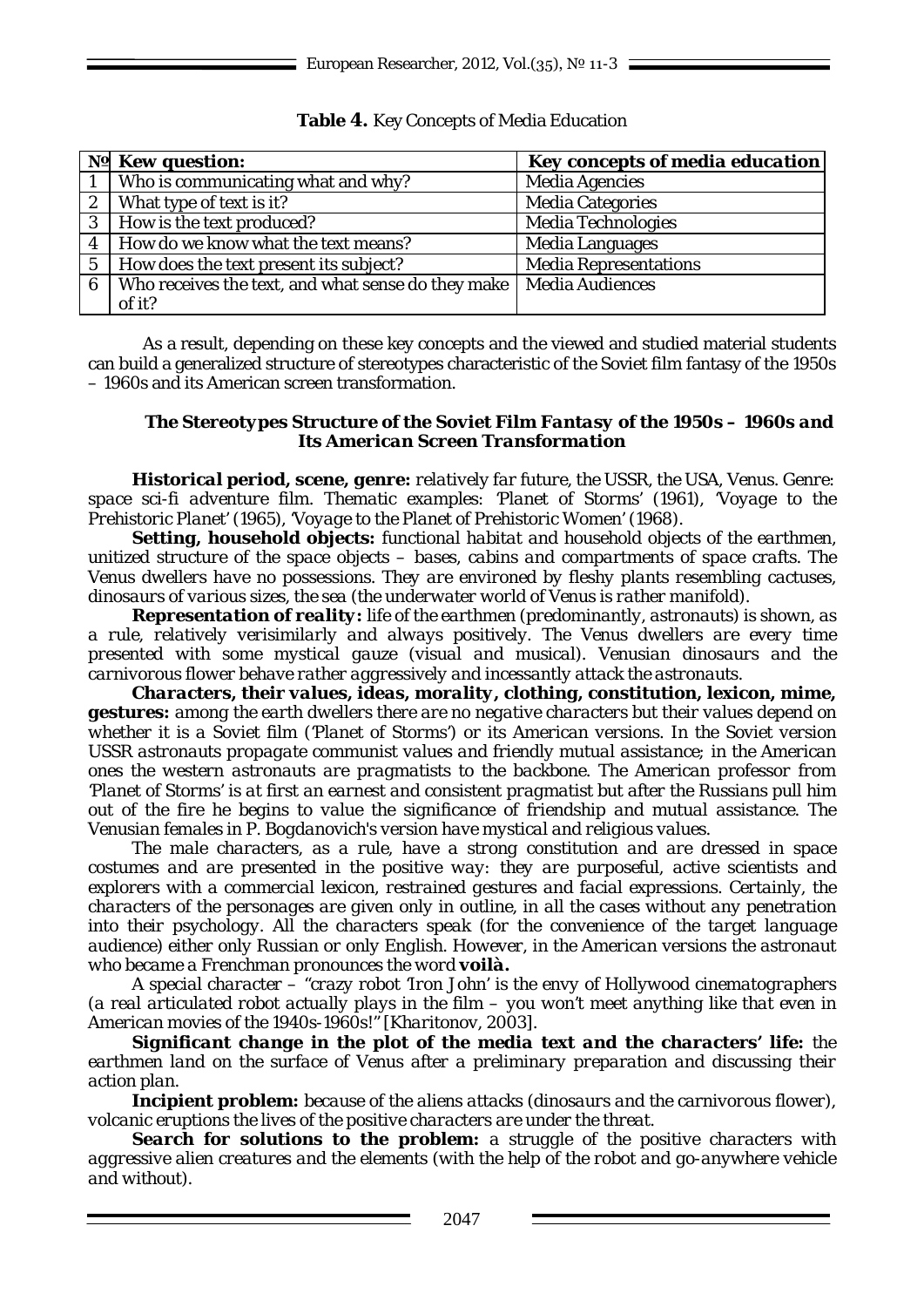*Problem solution: killing of the aggressive Venusian creatures, overcoming the aftereffects of the raging elements (caused by sex-appealing Venusian females in P. Bogdanovich's version), and a successful flight of the astronauts back home…*

Students can make a more detailed splitting of the media texts into subject units using Table 5 (see the Appendix).

*Conclusions.* The principal result of the media education lesson is not only the audience's comprehension of the historical-political, social-cultural contexts and mechanism of propagandist stereotypes formation in sci-fi space movies in the USSR and the USA, but also the audience's media perception, analytical and interpretation skills, development of critical thinking.

#### *Questions for the hermeneutic analysis of media stereotypes in Soviet sci-fi films of the 1950s-1960s and their American screen transformation in media studies with university students* [Berger, 2005; Fedorov, 2004, pp. 43-51; Fedorov, 2005; Fedorov, 2006, pp. 175-228; Buckingham, 2003, pp. 54-60, Silverblatt, 2001, pp. 107-108 and el.]:

*Media agencies:* 

Who creates media texts? Who is responsible for creating media texts? What is the purpose of creating media texts? Does the creating of media texts involve some implicit function?

What is the route of a media text – from the author's idea to the audience?

What is the key objective of the media text? To what extent is this objective attained? What feedback from the audience do the creators expect? Does the media text answer the suggested questions or do they remain unanswered? Who supervises the production and distribution of media texts?

Could you name stereotyped functions of a media agency (in this case – in the film industry)? *Media/media text categories:*

Are there any other ways of classifying media texts except for genre? If yes, what are they?

What is the difference between live-action (fictional) and documentary media texts?

How do conventions and codes function in these sci-fi media texts?

Is here a predictable genre formula? How does your understanding of this formula contribute to your perception of this media text?

What is the function of the genre formula/composition of a media text?

How do media text genres affect cultural relations and values, cultural mythology, somebody's outlook?

Is it possible to trace the evolution of some definite genres, subjects?

What do these genre/subject alterations tell of the cultural transformations in the society?

What stereotyped plots, conventions are characteristic of definite genres/topics?

What does the introduction tell us about the media text? Does it predict the following events and topics of the media text? What is the effect produced by the introduction on the media text?

Could you define the stereotypes of introductions for stereotyped genres/subjects of sci-fi films about the outer space?

*Media technologies:* 

How do technologies affect media production?

In what way can the stereotype character of technological solutions become apparent in these media texts?

*Media languages:*

Why did the authors of the media text construct this or that scene in this particular way?

Why are certain objects (including the characters' clothes, etc.) depicted exactly so? What do these objects tell us about the characters, their life style, and their attitude to each other?

What is the role of dialogues, the characters' language/speech in the plot development?

Who relates the events in the scene of the media text? (Who is the narrator?)

How are people and objects shown in this or that scene? Are there moments in the media text when the implied viewpoint promotes the feeling of danger or surprise?

What is the role of lighting, sound, and music in the media text?

Can there be stereotypes of artistic representation in a media text? If yes, where particularly do they become apparent in these films?

Can there be stereotypes of the sound solution in a media text? If yes, where particularly do they become apparent in sci-fi films?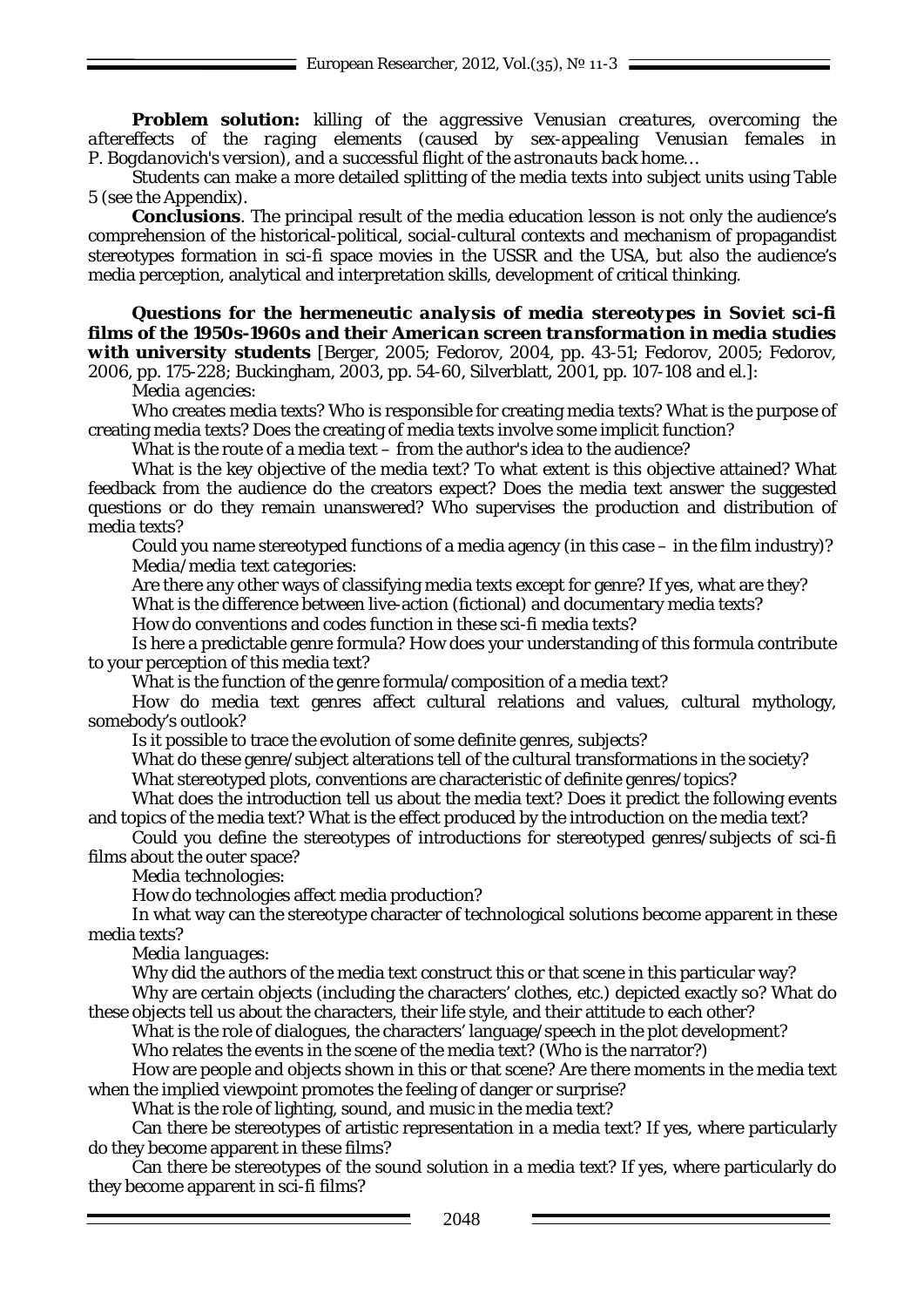Could you describe stereotypes of visual codes of the fantasy genre about space (space opera)?

*Media representations:*

Is there a specific world outlook in media texts? Are there moral or political values?

How can the media sharpen social, political contradictions or, vice versa, facilitate their solution?

How do the media represent certain social groups? Are these representations accurate indeed? What political, social and cultural stereotypes are reflected in these sci-fi films?

What did the authors include in (exclude from) these media texts? Why?

How do they represent in these media texts: class, gender, life on a different planet, etc.?

What are the key episodes/scenes of the media texts? Why do you consider them so important?

What was selected to make such a shot, do you think? What is the correlation between various subjects that we see in the picture?

Is there an opportunity to insert additional scenes in the media text, do you think? If yes, what scenes? Where exactly can they be added in the media text?

What changes in the character and situation representation contribute to the action development in the media text?

In what scenes and in what way are the conflicts revealed in the media text?

Whom does the author sympathize with? How does he make the audience realize it? Why did you come to this conclusion?

Are there scenes of violence in the media text? If yes, how do they differ from the representation of violence in other media texts familiar to you?

Are there any events in the media text which mirror each other?

Could this story finish earlier? What would have changed in our perception of the media text then? What is the significance of the actual dénouement of the media text?

*Media audiences:*

What is the target audience of the media text? Is it addressed to one or many types of audiences?

How does the choice of the audience affect the strategy, style and the plot of the media texts?

How do the strategy, style and the plot affect the audience's comprehension of them?

What stands for the primary/target audience in media production? How do the media attempt to affect it? What assumption of the audience do the media producers have? What characters does this or that agency want to associate you with? What ideology/philosophy do these characters advocate?

Why does the audience accept some stereotyped media representations as true and reject the others as false? What was the reaction of the audience of the 1960s on these media texts, do you think?

Can there be different interpretations of stereotyped media texts and their characters? Or does the stereotype character initially suggest similar interpretations of media texts?

Do the stereotyped media representations affect our opinion of certain social groups or problems?

What social groups are more liable to influence of media stereotypes? Why?

Is it possible to get rid of the influence of media stereotypes on the society? Give your arguments.

What types of enjoyment does the audience derive from media texts? What values, experience or perspectives are accepted by the audience? Do these common values, experience or perspectives affect the audience's comprehension and interpretation of media texts?

What is the role of gender, social status, age and ethnic origin in the audience's media perception?

How, in what way do we comprehend a media text? How can media information affect our decisions? How does your life experience influence your interpretation of media texts?

How (wherefore) does the audience usually choose/purchase media texts, in your opinion? What helps you choose a media text when you are going to read/watch/listen to a media text? What are the reasons for the popularity of the hits with the audience of late (genre, subject, the system of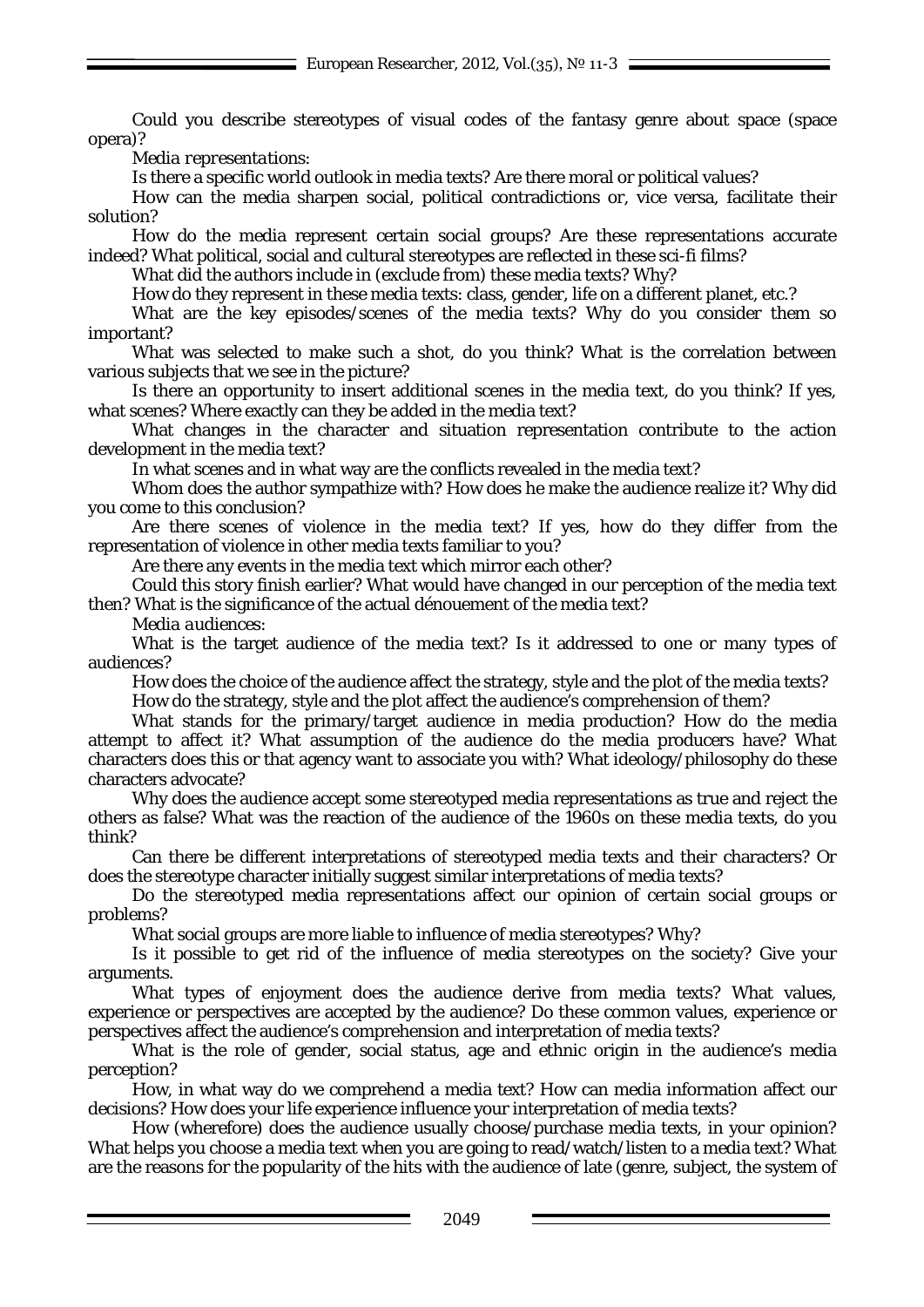emotional jump, usage of mythology, happy end, reckoning on maximum coverage of the audience's media preferences, etc.)

How is the audience' interest in the narrative of a media text supported and encouraged?

Can you see how our attention grows from episode to episode?

What aspects (political, social, moral, philosophical, artistic, etc.) should be taken into account when appraising media texts?

What is the typology of the media audience? What typical indicators of media preferences can help one differentiate the audiences?

What skills should one possess to properly analyze media texts?

## **References:**

1. **Bazalgette, C.** (1995). Key aspects of media education. *Report on the Russian-British seminar on media education.* Moscow: Russian Association for film and Media education, 1995. 51 p.

2. **Berger, A.** (2005). *Seeing is Believing*. *Introduction to Visual Communication.*  Moscow: Williams, 288 p.

3. **Bowker, J.** (Ed.) (1991). *Secondary Media Education: A Curriculum Statement*. London: BFI.

4. **Buckingham, D.** (2002). Media Education: A Global Strategy for Development. Policy Paper for UNESCO. In: Buckingham, D., Frau-Meigs, D., Tornero, J.M. & Artigas, L. (Eds.). *Youth Media Education.* Paris: UNESCO Communication Development Division. CD-ROM.

5. **Buckingham, D.** (2003). *Media Education: Literacy, Learning and Contemporary Culture.* Cambridge, UK: Polity Press, 219 p.

6. **Fedorov, A.** (2003). Media Education and Media Literacy: Experts' Opinions. In: *MENTOR. A Media Education Curriculum for Teachers in the Mediterranean.* Paris: UNESCO.

7. **Fedorov, A**. (2004). Media Educational Practices in Teacher Training. In: *Pedagogika.* N<sup>o</sup> 4, pp. 43-51.

8. **Fedorov, A**. (2006). Media Education: Creative Activities for University and School Students. In: *Innovations in Education.* № 4, pp. 175-228*.*

9. **Hart, A.** (1997). Textual Pleasures and Moral Dillemmas: Teaching Media Literacy in England. In: Kubey, R. (Ed.) *Media Literacy in the Information Age.* New Brunswick (U.S.A.) and London (UK): Transaction Publishers, pp.199-211.

10. **Internet Archive** <http://www.archive.org/>

11. **Kharitonov, E**. (1909-2002). The Space Odyssey of Pavel Klushantsev. In: Kharitonov, E., Scherbak-Zhukov, A. *On the Screen – a Miracle: Russian Film Fantasy and Film Fairy-Tale*. *Materials for the Popular Encyclopedia.* Moscow: Research Institute of Cinematography; Journal 'If', 320 p[. http://www.fandom.ru/about\\_fan/kino/\\_st03.htm](http://www.fandom.ru/about_fan/kino/_st03.htm)

12. **Masterman, L.** (1997). A Rational for Media Education. In: Kubey, R. (Ed*.) Media Literacy in the Information Age*. New Brunswick (U.S.A.) and London (UK): Transaction Publishers, pp.15-68.

13. **Potter, W.J.** (2001). *Media Literacy.* Thousand Oaks – London: Sage Publication, 423 p.

14. **Silverblatt, A.** (2001). *Media Literacy.* Westport, Connecticut – London: Praeger, 449 p.

15. **Usov, Y**. (1989). *Film Education as a Means of the Aesthetic Education and Artistic Development of School Students.* Moscow, 362 p.

16. **Worsnop, C.** (1994). *Screening Images: Ideas for Media Education.* Mississauga: Wright Communication, 179 p.

# *Filmography*

**The Heavens Call. USSR, 1959.** Dovzhenko Film Studios. Film premiere: September 12, 1959.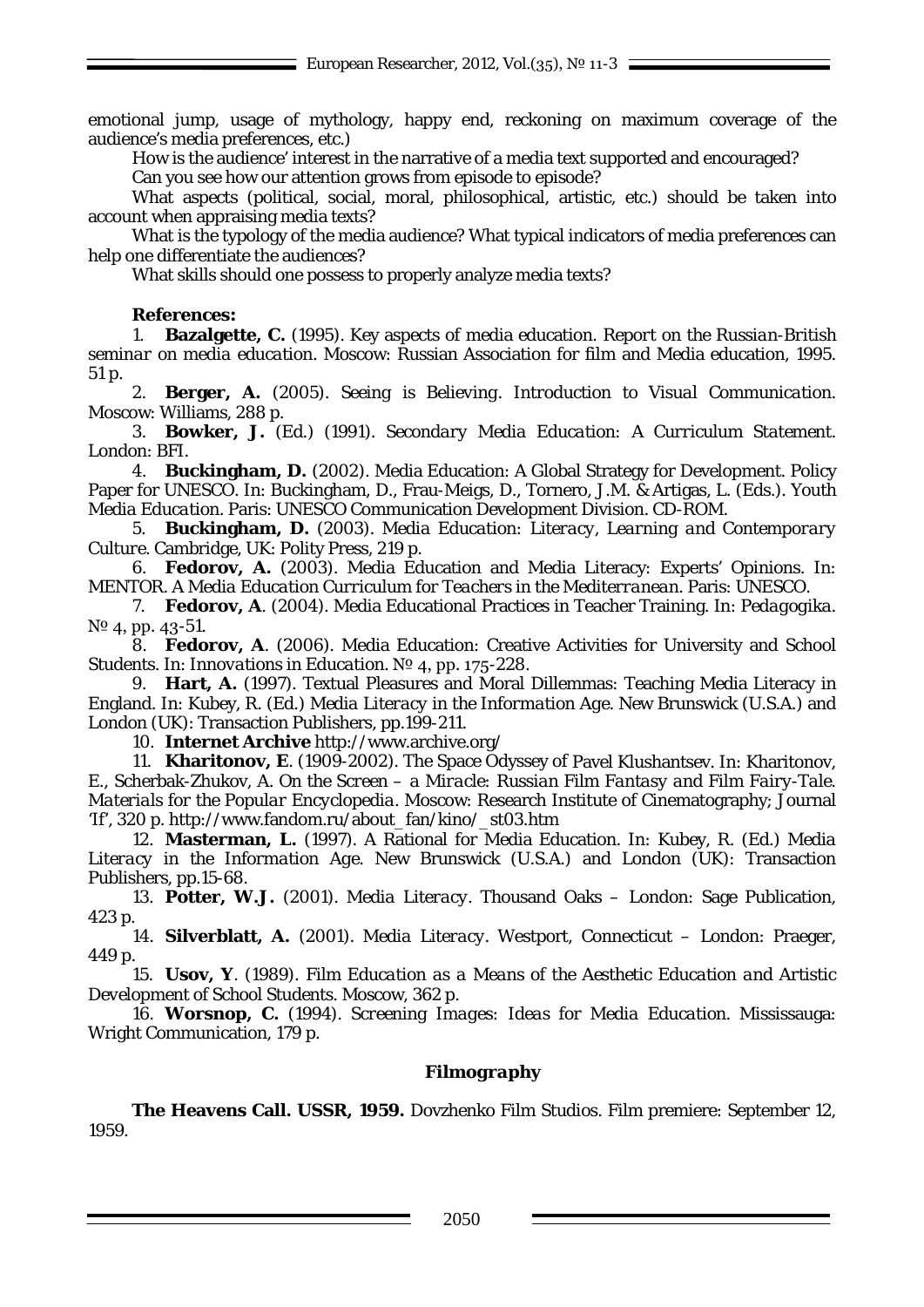Film Directors: А[. K](http://www.kino-teatr.ru/kino/director/sov/43731/works/)ozyr, М[. K](http://www.kino-teatr.ru/kino/director/sov/43482/bio/)aryukov. Screenwriters: Е[. P](http://www.kino-teatr.ru/kino/screenwriter/sov/32698/bio/)omeschikov, А[. S](http://www.kino-teatr.ru/kino/screenwriter/sov/43732/bio/)azonov, М. [Karykov.](http://www.kino-teatr.ru/kino/screenwriter/sov/43482/bio/) Cameraman [N. Kultchitsky.](http://www.kino-teatr.ru/kino/operator/sov/27530/bio/) Composer Y. Maytus. Art director Y. Shvets. Actors: I. Pereversev, A. Shvorin, K. Bartashevitch, G. Tonuts, V. Chernyak and others.

### **Battle Beyond the Sun. USA, 1962.**

Film director Francis Ford Coppola (under the pseudonym Thomas Colchart). Actors: [L. Barrett,](http://www.imdb.com/name/nm0057208/) [F. Farley](http://www.imdb.com/name/nm1478156/) and the actors from the film *The Heavens Call*. American version of the film *The Heavens Call* (1959).

**Planet of Storms. USSR, 1961.** Leningrad Film Studio of Science Films. Film premiere: April 14, 1962.

Film director Pavel Klushantsev. Scriptwriters: А[. Kazantsev,](http://www.kino-teatr.ru/kino/screenwriter/sov/43942/bio/) P. Klushantsev. Cameraman Klimov. Composers: J. Admoni, [А](http://www.kino-teatr.ru/kino/composer/sov/43947/bio/). Tchernov. Art directors: V. Aleksandrov, М[. Tsybasov.](http://www.kino-teatr.ru/kino/painter/sov/43944/bio/)

Actors: [V.](http://www.kino-teatr.ru/kino/acter/m/sov/1433/bio/) Yemeljanov, [G.](http://www.kino-teatr.ru/kino/acter/m/sov/738/bio/) Vernov, [G.](http://www.kino-teatr.ru/kino/acter/m/sov/1502/bio/) Zhzhenov, [K. Ignatova,](http://www.kino-teatr.ru/kino/acter/w/sov/1712/bio/) Y. Sarantsev, G. Tajch and others.

**Voyage to the Prehistoric Planet. USA, 1965** (the first American version of the film *Planet of Storms*). Film premiere in the USA – August 1, 1965.

Film director and scriptwriter [Curtis Harrington](http://www.imdb.com/name/nm0364252/) (under the pseudonym John Sebastian). Producers: G. Edwards, R. Corman. The cameraman of the American additional scenes V. Lapenieks. Actors: B. Rathbone, F. Domergue, the leading actors from *Planet of Storms* under Americanized pseudonyms (except for [K. Ignatova\)](http://www.kino-teatr.ru/kino/acter/w/sov/1712/bio/).

**Voyage to the Planet of Prehistoric Women. USA, 1968** (the second American version of the film *Planet of Storms*).

Film director Peter Bogdanovich. Producers: Norman D. Wells, R. Corman. Scriptwriter [H.](http://www.imdb.com/name/nm0628633/)  [Ney.](http://www.imdb.com/name/nm0628633/) The cameraman of the American additional scenes [F. Olsen.](http://www.imdb.com/name/nm0647645/) Actors: [M. Van Doren,](http://www.imdb.com/name/nm0886638/) [M. Marr,](http://www.imdb.com/name/nm0550010/) [P. Lee,](http://www.imdb.com/name/nm0497971/) the leading actors from *Planet of Storms* under Americanized pseudonyms (except for [K.](http://www.kino-teatr.ru/kino/acter/w/sov/1712/bio/)  [Ignatova\)](http://www.kino-teatr.ru/kino/acter/w/sov/1712/bio/).

### **Aknowledgment**

This article was written with the support of the special Federal program "Scientific and pedagogical manpower of innovation Russia" (2009-2013) within the bounds of activity "The conduction of scientific research by the teams of Scientific-Education Centers in the fields of psychology and education", project " The analysis of the effectiveness of the Russian Media Education Centers in comparison with the leading foreign centers". Head of the project is Prof. Dr. Alexander Fedorov.

### **Author**

**Alexander Fedorov,** Taganrog State Pedagogical Institute, Taganrog (Russia) and Russian Association for Media Education, e-mail: 1954alex@mail.ru

# *Appendix*

### *Table 5. Comparative Plot Structure Analysis of the Basic Parts of the Film 'Planet of Storms' (1961) and Its American Screen Transformation*

| Basic<br>parts<br>of the<br>plot | <b>Planet of Storms.</b><br><b>USSR, 1961</b> | <b>Voyage to the Prehistoric</b><br><b>Planet.</b><br><b>USA, 1965</b> | <b>Voyage to the Planet of</b><br><b>Prehistoric Women.</b><br><b>USA, 1968</b>                                |
|----------------------------------|-----------------------------------------------|------------------------------------------------------------------------|----------------------------------------------------------------------------------------------------------------|
|                                  | TASS on the Soviet space station.             |                                                                        | <b>Prologue: the report of Prologue. The American Prologue: the chronicle of</b><br>flights<br>The outer-space |
|                                  | spaceships                                    | flight to spaceship is lost after its accompanied                      | the<br>hv                                                                                                      |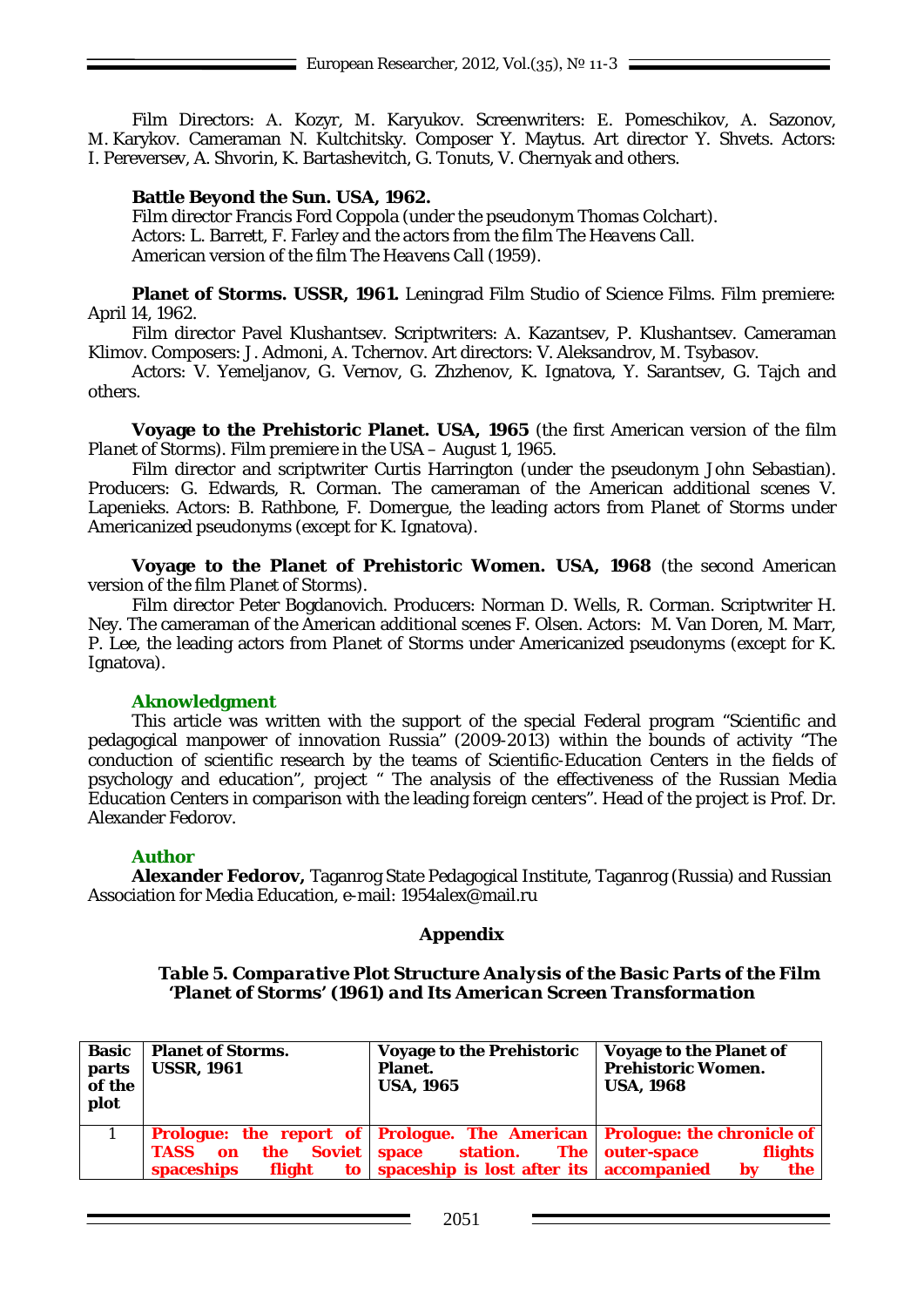|                         | One of three<br><b>Venus.</b><br>Soviet spaceships on the<br>way to Venus suffers a<br>wreck catastrophe and is<br>lost                                                                                                                                                                                      | collision with an asteroid.                                                                                                                                                                                                                                                                                                                                                     | speaker's text.<br>The<br>information<br>about<br>the<br>failure of the maiden<br>flight from the Earth to<br>in<br><b>Venus</b><br>1998:<br>the<br>spaceship was lost. Half a<br>year later                                                                                                             |
|-------------------------|--------------------------------------------------------------------------------------------------------------------------------------------------------------------------------------------------------------------------------------------------------------------------------------------------------------|---------------------------------------------------------------------------------------------------------------------------------------------------------------------------------------------------------------------------------------------------------------------------------------------------------------------------------------------------------------------------------|----------------------------------------------------------------------------------------------------------------------------------------------------------------------------------------------------------------------------------------------------------------------------------------------------------|
| $\overline{2}$          | The crews of the remaining<br>two vessels decide to land on<br>the surface of Venus. Takeoff<br>and landing on Venus of the<br>first spaceship in a special<br>capsule (two astronauts and a<br>robot).<br>The Venus landscape - a<br>stony surface, igneous rocks,<br>water, plants resembling<br>cactuses. | The crew of the American<br>spaceship<br>and<br>the<br>administration<br><b>of</b><br>the<br>flight-control<br>space<br>center consider a possibility<br>of landing on Venus. Some<br>members of the crew (two<br>astronauts and a robot) land<br>on the surface of Venus.<br>The Venus landscape - a<br>stony surface, igneous rocks,<br>water, plants resembling<br>cactuses. | <b>The American</b><br>space<br>flight-control<br>center<br>'Marcia'.<br><b>Takeoff</b><br>and<br>landing on Venus of the first<br>spaceship (two astronauts and<br>a robot).<br>The Venus landscape - a<br>stony surface, igneous rocks,<br>water, plants resembling<br>cactuses.                       |
| $\overline{3}$          | The contact with the first crew<br>is lost. The second spaceship<br>with three astronauts decides<br>to land on Venus. Only one<br>astronaut remains on the<br>Venus orbit - Masha.                                                                                                                          | The contact with the first crew<br>is lost. The second spaceship<br>with three astronauts decides<br>to land on Venus. Only one<br>astronaut remains on the<br>Venus orbit - Marsha.                                                                                                                                                                                            | Following the first crew the<br>second spaceship with three<br>astronauts decides to land on<br>Venus. All the members of<br>the crews are men, there<br>are no women aboard.                                                                                                                            |
| $\overline{\mathbf{4}}$ | The second spaceship lands<br>on the Venus surface. The<br>astronauts hear odd howling<br>sounds.                                                                                                                                                                                                            | The second spaceship lands<br>on the Venus surface. The<br>astronauts hear odd howling<br>sounds.                                                                                                                                                                                                                                                                               | The crew of the first spaceship<br>is attacked by dinosaurs of the<br>human height. The astronauts<br>defend<br>themselves<br>by<br>shooting.                                                                                                                                                            |
| $\overline{5}$          | Landing of the second crew of<br>the astronauts on the surface.<br><b>Something</b><br>like<br>huge<br>a<br>carnivorous<br>flower<br>with<br>tentacles tries to capture one<br>of the astronauts. The rest of<br>the astronauts manage to<br>rescue him.                                                     | Landing of the second crew of<br>the astronauts on the surface.<br>like<br>Something<br>huge<br>a<br>carnivorous<br>flower<br>with<br>tentacles tries to capture one<br>of the astronauts. The rest of<br>the astronauts manage to<br>rescue him.                                                                                                                               | The second spaceship lands<br>on the Venus surface. The<br>astronauts hear odd howling<br>sounds.                                                                                                                                                                                                        |
| $6\phantom{1}6$         | The crew of the first spaceship<br>is attacked by dinosaurs of the<br>human height. The astronauts<br>defend<br>themselves<br>by<br>shooting.                                                                                                                                                                | The crew of the first spaceship<br>is attacked by dinosaurs of the<br>human height. The astronauts<br>defend<br>themselves<br>by<br>shooting.                                                                                                                                                                                                                                   | Landing of the second crew of<br>the astronauts on the surface.<br><b>Something</b><br>like<br>huge<br>a<br>carnivorous<br>flower<br>with<br>tentacles tries to capture one<br>of the astronauts. The rest of<br>the<br>astronauts manage to<br>rescue him.                                              |
| $\boldsymbol{7}$        | <b>The</b><br>of the<br>crew<br>second<br>spaceship starts out to search<br>for the first crew on the air-<br>cushion go-anywhere vehicle.<br>They come across a gigantic<br>dinosaur on their way and<br>take its blood sample.                                                                             | The<br>of the<br>crew<br>second<br>spaceship starts out to search<br>for the first crew on the air-<br>cushion go-anywhere vehicle.<br>They come across a gigantic<br>dinosaur on their way and<br>take its blood sample.                                                                                                                                                       | of the<br>The<br>crew<br>second<br>spaceship starts out to search<br>for the first crew on the air-<br>cushion go-anywhere vehicle.<br>They<br>come<br>across<br>a<br>gigantic dinosaur on their<br>way, but they pass it by $-$<br>they<br>should<br>not<br>be<br>sidetracked<br>the<br>from<br>purpose |
| 8                       | The crew of the first spaceship<br>falls ill with a fever because of<br>the damaged costumes.<br>It                                                                                                                                                                                                          | The crew of the first spaceship<br>falls ill with a fever because of<br>the damaged costumes.<br>It                                                                                                                                                                                                                                                                             | The crew of the first spaceship<br>falls ill with a fever because of<br>the damaged costumes.<br>It                                                                                                                                                                                                      |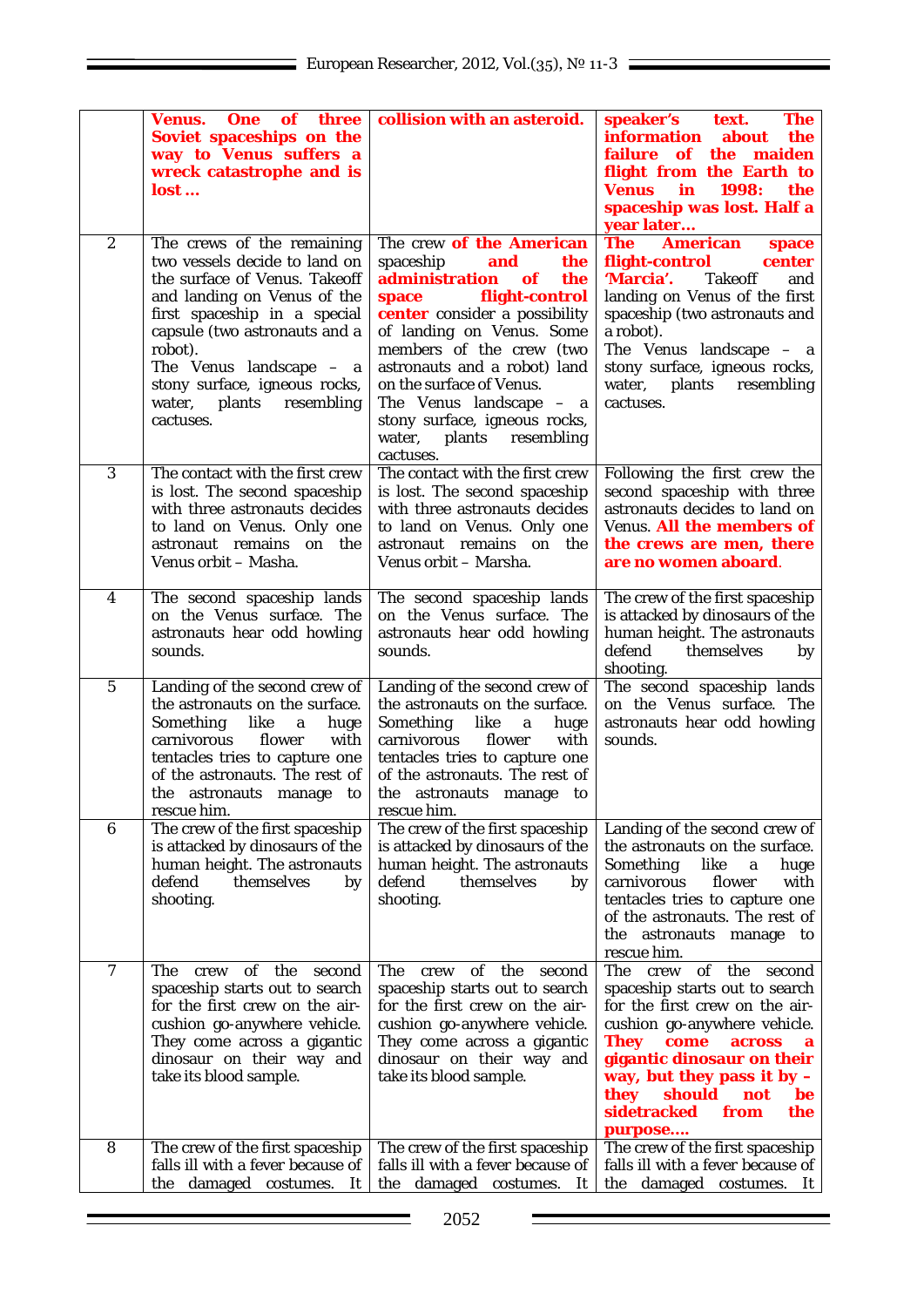|    | starts raining. The astronauts<br>and the robot hide themselves                                                                                                                                                                                                                      | starts raining. The astronauts<br>and the robot hide themselves                                                                                                                                                                                                                      | starts raining. The astronauts<br>and the robot hide themselves                                                                                                                                       |
|----|--------------------------------------------------------------------------------------------------------------------------------------------------------------------------------------------------------------------------------------------------------------------------------------|--------------------------------------------------------------------------------------------------------------------------------------------------------------------------------------------------------------------------------------------------------------------------------------|-------------------------------------------------------------------------------------------------------------------------------------------------------------------------------------------------------|
| 9  | in a cave.<br>The captain of the second<br>spaceship radios form the<br>cabin of the go-anywhere<br>vehicle the command to the<br>robot: to give medicines to the                                                                                                                    | in a cave.<br>The captain of the second<br>spaceship radios form the<br>cabin of the go-anywhere<br>vehicle the command to the<br>robot: to give medicines to the                                                                                                                    | in a cave.<br>The crew of the spaceship<br>hears strange sounds                                                                                                                                       |
|    | astronauts. The robot executes<br>the command.                                                                                                                                                                                                                                       | astronauts. The robot executes<br>the command.                                                                                                                                                                                                                                       |                                                                                                                                                                                                       |
| 10 | A flying reptile attacks the go-<br>anywhere<br>vehicle.<br>The<br>shoot<br>astronauts<br>the<br>at<br>pterodactyl. The go-anywhere<br>vehicle sinks into the sea.                                                                                                                   | A flying reptile attacks the go-<br>anywhere<br>vehicle.<br>The<br>astronauts<br>shoot<br>the<br>at<br>pterodactyl.                                                                                                                                                                  | <b>Young half-naked blondes</b><br>sleep on the Venus sea<br>coast. Then they wake<br>up they communicate<br>non-verbally<br>÷<br>by<br>telepathy.                                                    |
| 11 | <b>Astronaut Masha who is</b><br>the<br><b>Venus</b><br>orbit<br>on<br>reflects on how to act:<br>whether to stay or to fly in<br>search of her colleagues.<br><b>From the Earth comes the</b><br>command to stay on the<br>orbit.                                                   | <b>Astronaut Marsha who is</b><br>on the Venus orbit tries to<br>contact the<br>astronauts.<br>Then she negotiates with<br>the administration of the<br>space station.                                                                                                               | The crew of the go-anywhere<br>vehicle<br>discusses<br>the<br>possibility of life on other<br>planets and the existence of<br>extra-terrestrial civilizations.                                        |
| 12 | The astronauts of the second<br>spaceship<br>discover<br>an<br>octopus, a sculpture of a<br>dragon with a ruby eye, and a<br>rock in a cave underwater.                                                                                                                              | The go-anywhere vehicle sinks<br>into the sea. The astronauts of<br>the second spaceship discover<br>an octopus, a sculpture of a<br>dragon with a ruby eye, and a<br>rock in a cave underwater.                                                                                     | The blonds sail on the sea<br>waves, catch fish by hand,<br>and eat them straight<br>away<br>A flying reptile appears in the<br>sky                                                                   |
| 13 | The astronauts of the first<br><b>The</b><br>spaceship<br>recovered.<br>robot switches<br>its<br>on<br>radio<br>- American jazz sounds.                                                                                                                                              | The astronauts of the first<br>spaceship recovered.                                                                                                                                                                                                                                  | The captain of the second<br>spaceship radios from the<br>cabin of the go-anywhere<br>vehicle the command to the<br>robot: to give medicines to the<br>astronauts. The robot executes<br>the command. |
| 14 | The go-anywhere vehicle gets<br>ashore. The astronauts light a<br>campfire and discuss the<br>possibility of life on other<br>planets and the existence of<br>extra-terrestrial civilizations.                                                                                       | The go-anywhere vehicle gets<br>ashore. The astronauts light a<br>campfire and discuss the<br>possibility of life on other<br>planets and the existence of<br>extra-terrestrial civilizations.                                                                                       | A flying reptile appears in the<br>sky It attacks the<br>$g_{0}$ -<br>anywhere<br>vehicle.<br>The<br>shoot<br>the<br>astronauts<br>at<br>pterodactyl. The go-anywhere<br>vehicle sinks into the sea.  |
| 15 | The crew of the first spaceship<br>fetches up at the flow of<br>igneous volcanic longwall. The<br>astronauts climb onto the<br>robot for it to carry them to a<br>safe place. The robot starts to<br>overheat and tries to throw off<br>its riders. They manage to<br>switch it off. | The crew of the first spaceship<br>fetches up at the flow of<br>igneous volcanic longwall. The<br>astronauts climb onto the<br>robot for it to carry them to a<br>safe place. The robot starts to<br>overheat and tries to throw off<br>its riders. They manage to<br>switch it off. | The blonds see the dead<br>flying reptile ashore. It<br>happens<br>to<br>be<br>their<br><b>Godhood. The blonds are</b><br>determined<br>take<br>to<br>revenge for their killed<br>God.                |
| 16 | The crew of the go-anywhere<br>vehicle rescues the astronauts.<br>The robot perishes in the<br>burning longwall.                                                                                                                                                                     | The crew of the go-anywhere<br>vehicle rescues the astronauts.<br>The robot perishes in the<br>burning longwall.                                                                                                                                                                     | The astronauts of the second<br>spaceship discover a sculpture<br>of a dragon with a ruby eye<br>and a rock in a cave<br>underwater.                                                                  |
| 17 | The astronauts have a short<br>talk.<br>One can hear a<br><b>bravura Soviet song about</b><br>the planet of storms.                                                                                                                                                                  | The astronauts have a short<br>talk.                                                                                                                                                                                                                                                 | The blonds mourn over<br>the pterodactyl in front of<br>its stone sculpture.                                                                                                                          |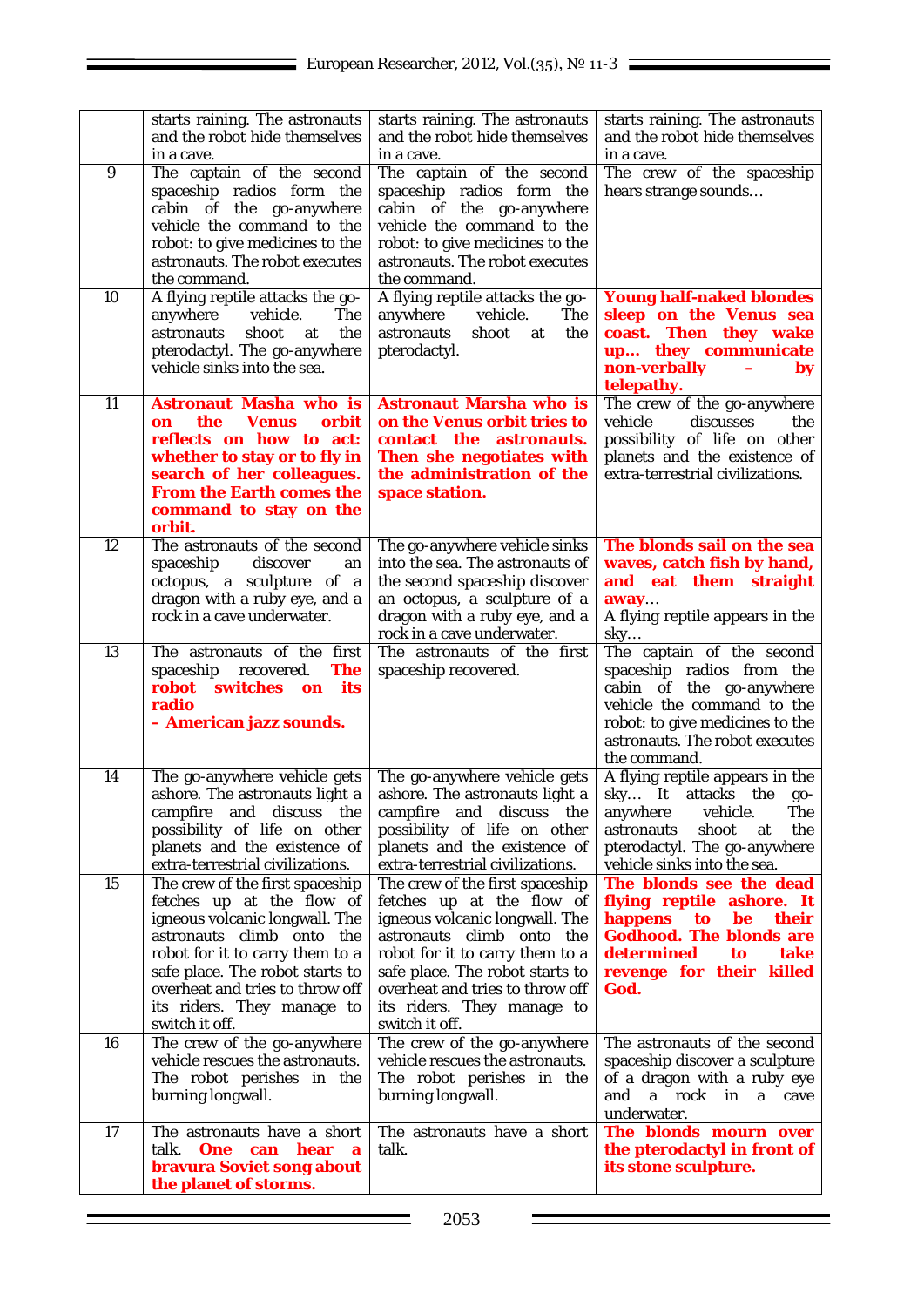| $\overline{18}$ | go-anywhere<br>The<br>vehicle<br>approaches the spaceship. The<br>astronauts listen to Masha's<br>radiogram in the spaceship.<br>They suspect that she violated<br>the order and decided to land<br>on Venus.                                           | The<br>go-anywhere<br>vehicle<br>approaches the spaceship. The<br>astronauts listen to Marsha's<br>radiogram in the spaceship.<br>They suspect that she violated<br>the order and decided to land<br>on Venus.                                                | One of the astronauts sees an<br>octopus underwater.<br>Two<br>blondes watch it all from<br>hiding<br>place<br>their<br>unobserved.                                                                                                                                                                     |
|-----------------|---------------------------------------------------------------------------------------------------------------------------------------------------------------------------------------------------------------------------------------------------------|---------------------------------------------------------------------------------------------------------------------------------------------------------------------------------------------------------------------------------------------------------------|---------------------------------------------------------------------------------------------------------------------------------------------------------------------------------------------------------------------------------------------------------------------------------------------------------|
| 19              | An earthquake and rain start.<br>Masha radios that she is still<br>on the orbit.                                                                                                                                                                        | An earthquake and rain start.<br>Marsha radios that she is still<br>on the orbit.                                                                                                                                                                             | <b>blonds</b> bury<br>The<br>the<br>pterodactyl in the sea.<br>They learn that some odd<br>creatures<br>in<br>strange<br>costumes and headpieces<br>were noticed underwater.                                                                                                                            |
| 20              | the<br>of<br>astronauts<br>One<br>incidentally discovers a female<br>bas-relief in the cracked rock<br>(found<br>by<br>him<br>earlier<br>underwater).                                                                                                   | of<br>the<br><b>One</b><br>astronauts<br>incidentally discovers a female<br>bas-relief in the cracked rock<br>(found<br>him<br>earlier<br>by<br>underwater).                                                                                                  | The go-anywhere vehicle gets<br>ashore. The astronauts light a<br>campfire and talk about extra-<br>terrestrial civilizations.                                                                                                                                                                          |
| 21              | The space rocket with the<br>astronauts flies away.                                                                                                                                                                                                     | The space rocket with the<br>astronauts flies away.                                                                                                                                                                                                           | <b>The</b><br>blonds<br>seeking<br>revenge use their magic to<br>cause a volcanic eruption.                                                                                                                                                                                                             |
| $\overline{22}$ | The camera shows the<br>dull<br>surface.<br><b>Venus</b><br><b>Unexpectedly a reflection</b><br>of a young woman similar<br>to the image in the stone<br>bas-relief discovered by<br>the astronauts appears in<br>the water. Mysterious<br>music sounds | camera shows the<br>The<br>dull<br>surface.<br><b>Venus</b><br><b>Unexpectedly a reflection</b><br>of a young woman similar<br>to the image in the stone<br>bas-relief discovered by<br>the astronauts appears in<br>water. Mysterious<br>the<br>music sounds | The recovered crew of the first<br>spaceship fetches up at the<br>flow of<br>igneous volcanic<br>longwall.<br>The<br>astronauts<br>climb onto the robot for it to<br>carry them to a safe place. The<br>robot starts to overheat and<br>tries to throw off its riders.<br>They manage to switch it off. |
| 23              |                                                                                                                                                                                                                                                         | <b>Epilogue. The voice-over</b><br>sounds.                                                                                                                                                                                                                    | The crew of the go-anywhere<br>vehicle rescues the astronauts.<br>The robot perishes in the<br>burning longwall.                                                                                                                                                                                        |
| 24              |                                                                                                                                                                                                                                                         |                                                                                                                                                                                                                                                               | The astronauts have a short<br>talk.                                                                                                                                                                                                                                                                    |
| 25              |                                                                                                                                                                                                                                                         |                                                                                                                                                                                                                                                               | <b>Again the blonds sleeping</b><br>on the seashore. Having<br>woken up they discover<br>the remains of the robot.                                                                                                                                                                                      |
| 26              |                                                                                                                                                                                                                                                         |                                                                                                                                                                                                                                                               | vehicle<br>The<br>go-anywhere<br>approaches the spaceship.                                                                                                                                                                                                                                              |
| 27              |                                                                                                                                                                                                                                                         |                                                                                                                                                                                                                                                               | The blonds pray and sand<br>rain on the aliens to kill<br>them.                                                                                                                                                                                                                                         |
| 28              |                                                                                                                                                                                                                                                         |                                                                                                                                                                                                                                                               | $\overline{\text{of}}$<br>the<br>One<br>astronauts<br>incidentally discovers a female<br>bas-relief in the cracked rock<br>(found<br>earlier<br>him<br>by<br>underwater).                                                                                                                               |
| 29              |                                                                                                                                                                                                                                                         |                                                                                                                                                                                                                                                               | The space rocket with the<br>astronauts flies away. The<br>blonds follow it with their<br>eyes.                                                                                                                                                                                                         |
| 30              |                                                                                                                                                                                                                                                         |                                                                                                                                                                                                                                                               | realized<br><b>Having</b><br>the<br>uselessness of the former<br>godhood that failed to kill<br>aliens<br>the<br>with<br>the<br>longwall and rain<br>the                                                                                                                                                |